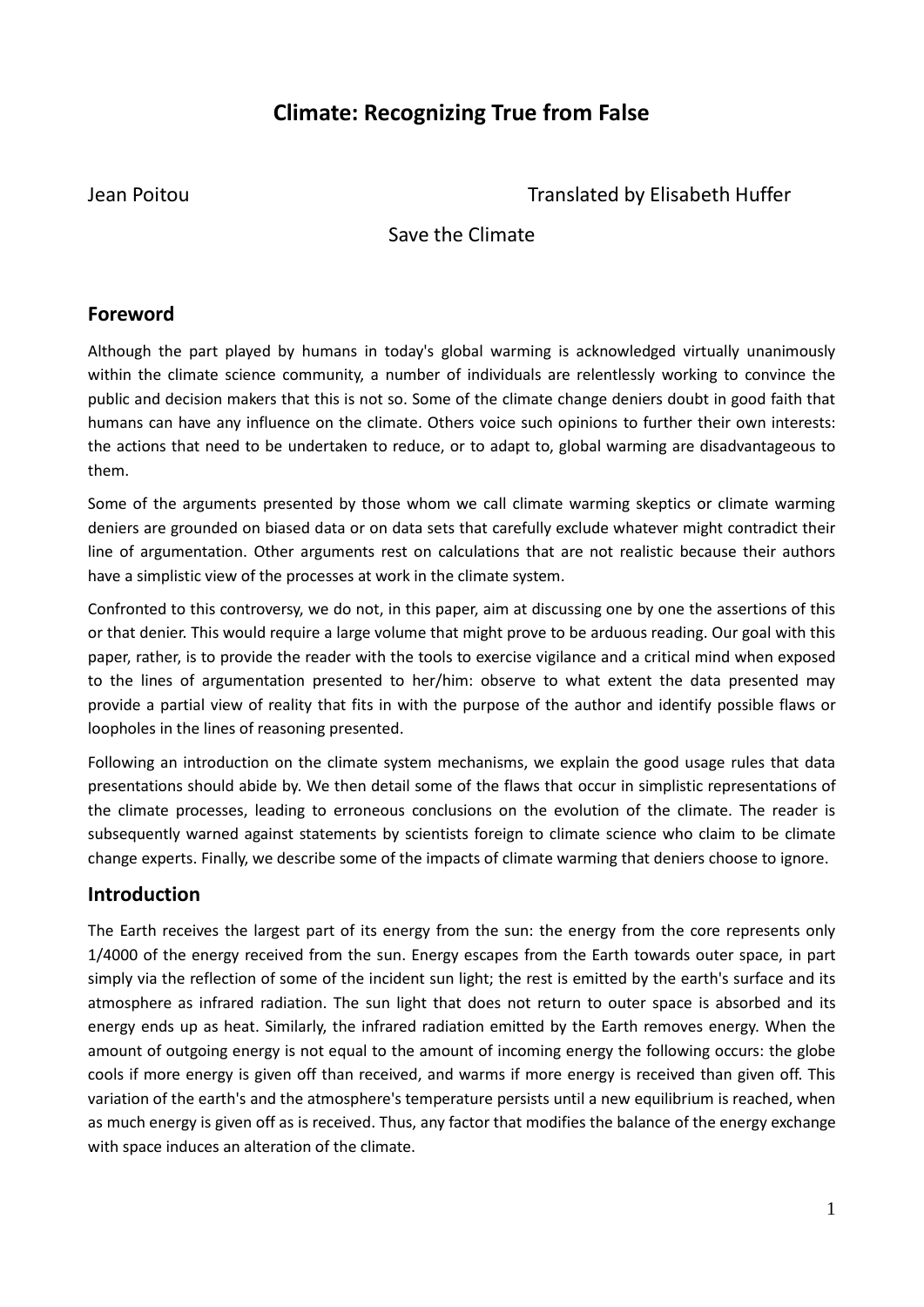Because the Earth is spherical, a solar beam striking the Earth's surface spans a larger area with increasing distance from the equator. Thus the amount of heat received per unit area decreases from the equator to the poles. The climate system redistributes this heat at the globe's surface, reducing the latitudinal contrast. This is achieved by the two fluids surrounding the globe: the atmosphere and the ocean.

The water cycle plays an important part in this redistribution thanks to the distinctive features of water, which occurs in its 3 physical phases in our environment: solid, liquid and vapor. A transition between phases either consumes a great deal of heat (melting, evaporation) or releases the same amount of heat (freezing, condensation).

An imbalance in the globe's energy budget and the resulting change in the climate can be due to a variation of 1) the intensity of the incident sunlight (the atmosphere is largely transparent to sunlight) 2) the Earth's reflectivity for solar radiation, 3) the atmosphere's transparency to infrared radiation.

The climate can also be impacted by fluctuations within the climate system, related to the coupling of the atmosphere's and the ocean's intrinsic motion. Such fluctuations are limited to a more or less extensive region of the globe. Studies of the climates over the last million years show that the climate system sometimes experiences shifts in which the temperature rises rapidly in one hemisphere while it decreases in the other. This type of phenomenon is associated to changes in the ocean circulation. These specific climate fluctuations, however, have a limited impact on the mean global temperature both in duration and in amplitude. Indeed, a powerful El Niño may increase, for a year or so, the globe's mean surface temperature by 0.1 - 0.2 degrees Celsius.

Because meteorological variations are large (the weather changes a lot from day to day, from year to year), climate evolution can be evaluated only while considering trends over long time periods, typically 3 decades.

Since the 1970s, observations have shown that the globe's mean surface temperature is increasing. A lot of information circulates on this matter; it is often contradictory making it difficult for the layperson to evaluate the credibility of the information. In what follows, we detail some of the specifics that make a statement plausible or, on the contrary, should lead to questioning or even rejecting it. We also discuss a set of theories that are incompatible with the physics of the climate system. Finally, we will see to what extent those who play down the impact of global warming really consider the facts.

# **Some Do's and Don'ts for the Presentation of Data**

# *Time-Related Coverage*

Because of the intrinsic fluctuations of the climate and because of meteorological variability, it is important to consider time periods that are not too short. Well distributed meteorological observations covering a large portion of the globe date from 1880. A pronounced warming has been observed from the 1970s on. Over time, measurements have become more numerous and precise. If a document displays a set of data that does not cover the entire time period during which the data are available, one should always wonder why not. Indeed, oftentimes, to put forward a biased view, some authors choose to show a limited subset of a temporal series in order to mask a trend that would have been manifest had they shown the data over a longer time period. Showing a limited time coverage can be justified, however, if the data presented are taken in full from a duly referenced scientific publication; and provided that the publication cited has not been contradicted by a more recent one.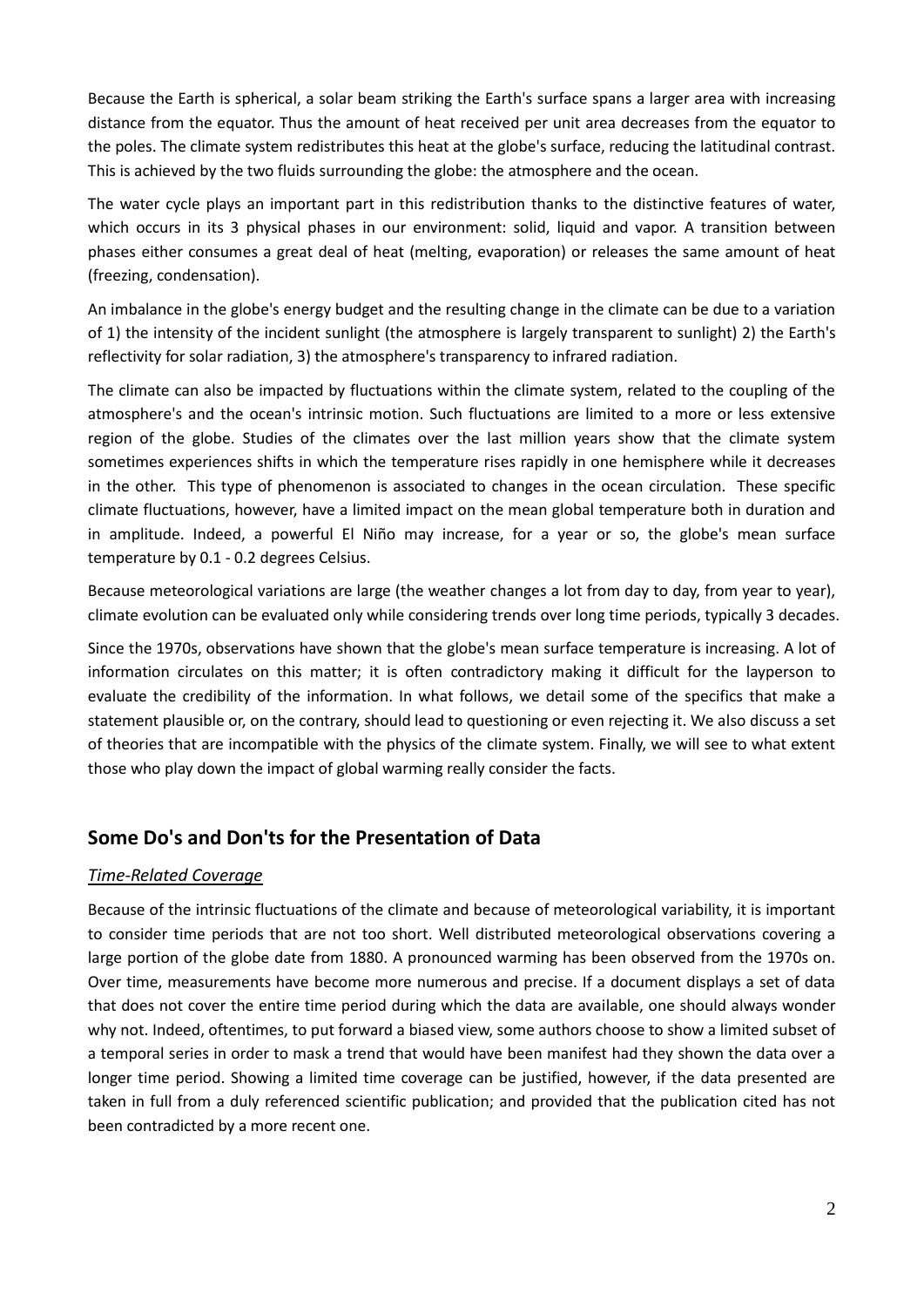#### *Spatial Coverage*

A phenomenon can be considered global only if it impacts the different regions of the globe simultaneously. Nevertheless, a phenomenon may have very different intensities from one place to another. Indeed, the latitude, the position of the continents, the presence of mountains, the wind patterns, the ocean circulation,... all these factors condition the way in which an evolution is distributed on the globe's surface. The observation of the same phenomenon in various locations on the globe allows it to be qualified as global only if these observations are concurrent. Satellite observations, when available, contribute valuable information towards the evaluation of a phenomenon's global character.

Yet, a phenomenon may display disconcerting effects, or even contradictory aspects. For example, the Gulf Stream slow down due to global warming may induce North Atlantic cooling that will locally counterbalance the general warming trend. Thus, some local anomalies in the global climate evolution are, in fact, consequences of the said evolution. In such cases the local anomaly can be traced to known physical processes linked to the global evolution.

## *What Data*

A climate trend can be identified only over a long time period. Meteorology fluctuates, the weather changes considerably from day to day, week to week, month to month, year to year. Plotting the monthly mean global temperature yields a strongly fluctuating curve (gray curve in Figure 1), with month to month variations that largely exceed inter-annual variations as well as the general trend. In order to dampen the meteorological noise, average values are used. The annual mean (blue curve) is still pretty noisy. Because of this, most authors active in climate science prefer a 5 year running mean that yields a much smoother curve (red curve). Finally, to remove the modulation due to the solar activity cycle (11 years), some use an 11 year running mean (black curve).

Climate models must be capable of reproducing the chaotic character of climate physics and, as a consequence, the amplitude of the monthly or annual variations; these variations, though, have obviously no reason to be synchronous with those of the observed climate. Thus, when comparing climate model results to observations, either the chaotic fluctuations have to be smoothed out thanks to appropriate time averages, or the fluctuations must be taken into account when evaluating model to observation discrepancies.

A comparison of observations to the findings from a climate evolution model will make much more sense if it is done on filtered data where the rapid weather fluctuations and the fluctuations due to the solar cycle have been smoothed out. Of course, a (dissenting) model that claims to reproduce observations would very easily fit in with the gray zone in the figure while it would poorly approach the black curve.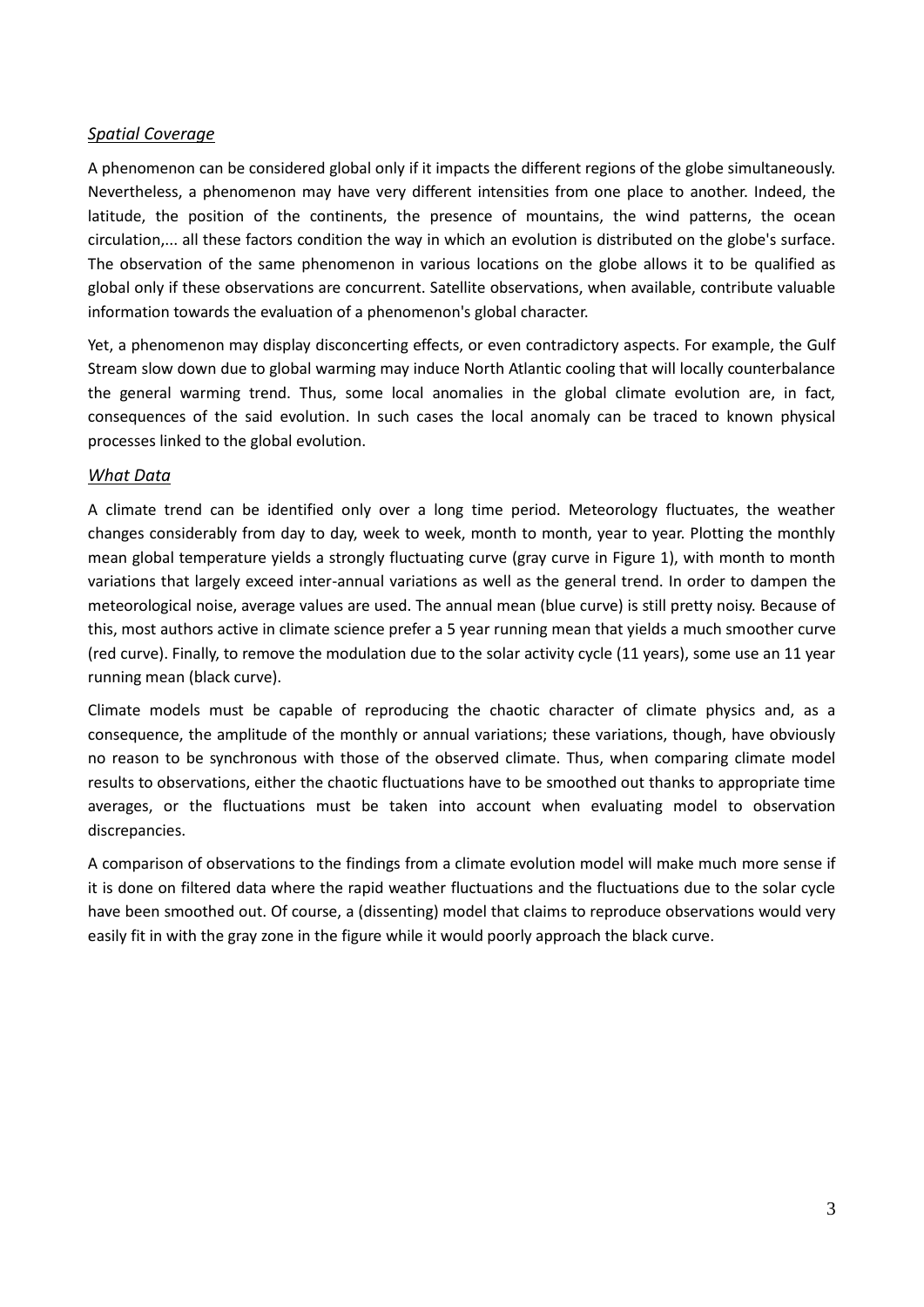

*Figure 1: Time evolution of the mean global temperature (HADCRUT4 data [https://crudata.uea.ac.uk/cru/data/temperature/\)](https://crudata.uea.ac.uk/cru/data/temperature/). Gray curve, monthly mean; blue curve, 12 month mean; red curve, 5 year running mean; black curve, 11 year running mean. The ordinate scale shows the difference relative to the 1961-1990 mean (temperature anomaly).*

#### *Correlations*

Some authors present a correlation between an environmental parameter and a parameter linked to the climate or to meteorological conditions as a proof of the influence of said environmental parameter on the climate. One must not forget that correlations are never, on their own, the proof of a causal link. A large number of examples can be found of purely accidental coincidences. See, for example, Jean-Pierre Delahaye's paper in *Pour la Science* N° 481, November 2017 issue; some of the curves in this article are shown in Figure 2. A causal link is plausible only if the process by which the cause can produce precisely the effect considered can be stated and quantitatively validated.



*Figure 2: Correlations do not necessarily imply a causal link. The examples (all from the US) in this figure are a good illustration of this.*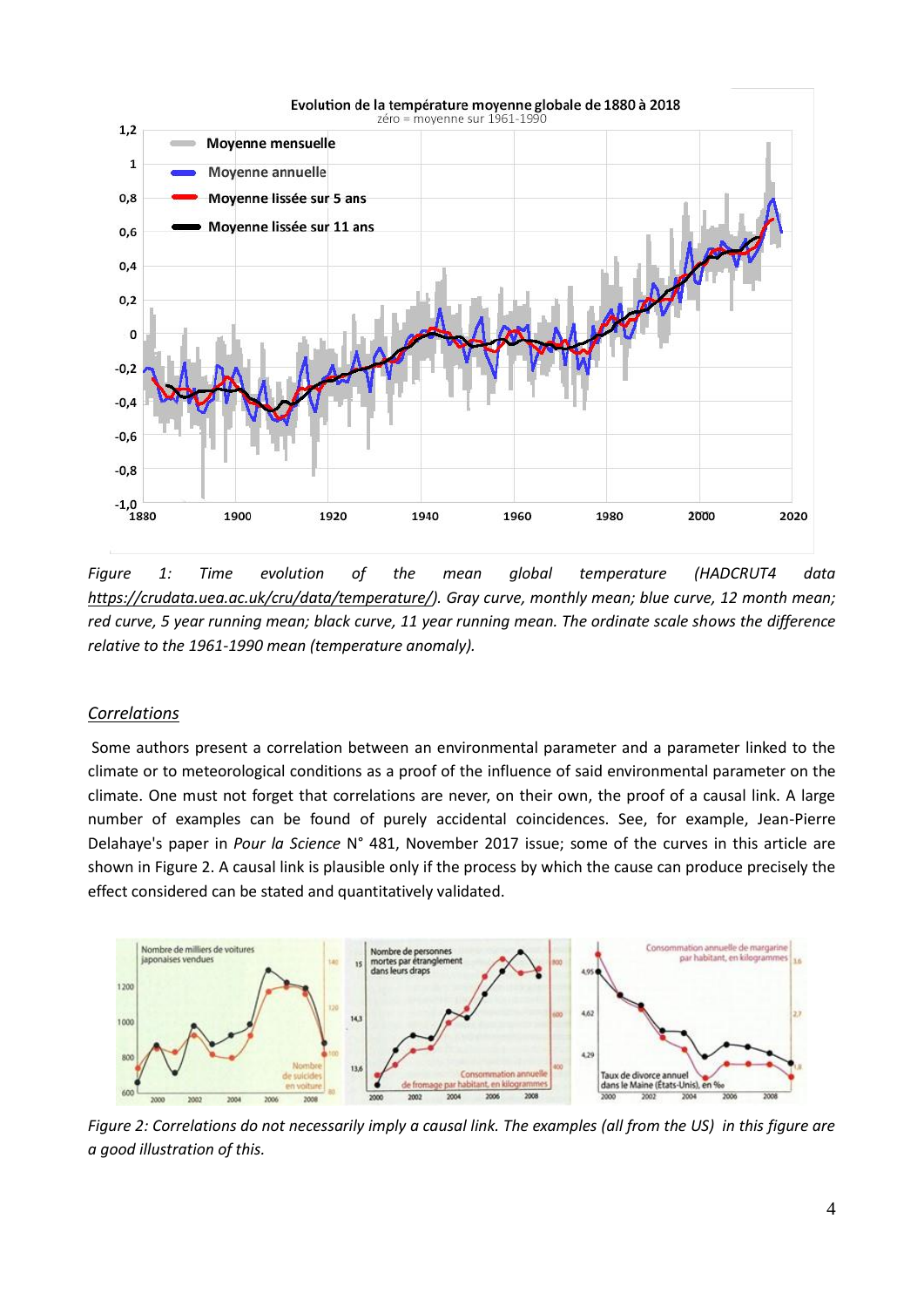#### *Data Sources*

Whenever data or figures are put forward in science, their origin must be referenced. With this information, the reader, or the publisher, can refer to the original data to find out more as well as evaluate the associated uncertainties. Although citing one's sources does not guarantee authenticity (the reference is sometimes wrong or the data can have been manipulated or truncated for the presentation) the absence of source referencing should induce caution.

# **Theories that Disregard the Physical Processes Involved**

Some individuals, possibly in good faith, claim that they can show that humans are not responsible for the recent changes in the climate. To this end, they elaborate theories and engage in calculations that they believe convincing. Yet, their misconceptions of the phenomena involved in climate dynamics lead them to elaborate theories that do not apply to the reality of the climate system. We give some examples below.

#### *The Atmosphere Acting As a Window Pane*

A number of calculations rest on the implicit hypothesis that the atmosphere behaves like a window pane, i.e. like a thin sheet transparent to sunlight. The thermal radiation from Earth to outer space is presumed emitted by the earth's surface. If one supposes that the "window pane" is opaque to this type of radiation, then the radiation is absorbed and none of it escapes to outer space.

This hypothesis is implicit in arguments that claim that as almost everything is absorbed within the first few meters of the atmosphere, a doubling of the CO<sub>2</sub> concentration cannot significantly increase the absorption: it is already nearly complete. The same implicit hypothesis underlies the arguments according to which  $CO<sub>2</sub>$ plays practically no role because the radiation is already stopped by water vapor, the main natural greenhouse gas, and much more abundant than  $CO<sub>2</sub>$  in the atmosphere.

In truth, such arguments break the energy conservation principle. They disregard one of the laws of infrared radiation emission, Kirchhoff's law of thermal radiation: any material body capable of absorbing a radiation is, itself, a radiation emitter, at the same wavelengths. Thus, if  $CO<sub>2</sub>$  or water vapor absorb infrared radiation, they also emit radiation, in the same wavelength range. The radiation that escapes Earth, then, will be emitted essentially by the atmosphere, and not by the earth's surface. It will escape from the atmosphere when the amount of absorbing gas above the emission point is not sufficient to absorb the radiation. When the greenhouse gas concentration increases, the altitude where the radiation emitted can escape the atmosphere increases. Since the temperature decreases with the elevation in the troposphere, the intensity of the radiation emitted at the altitude such that it can escape from the atmosphere decreases, as long as the climate has not adapted: the intensity of the radiation emitted varies as the 4th power of the absolute temperature. The energy carried off by the radiation is thus smaller than that brought in by the sun. Heat accumulation ensues and, as a result, a warming of the atmosphere. This, in turn, increases the intensity of the escaping radiation and a new state of equilibrium is reached where the energy input from the incoming solar radiation is balanced by an outgoing infrared radiation that has increased thanks to the temperature increase. This is illustrated in Figure 3.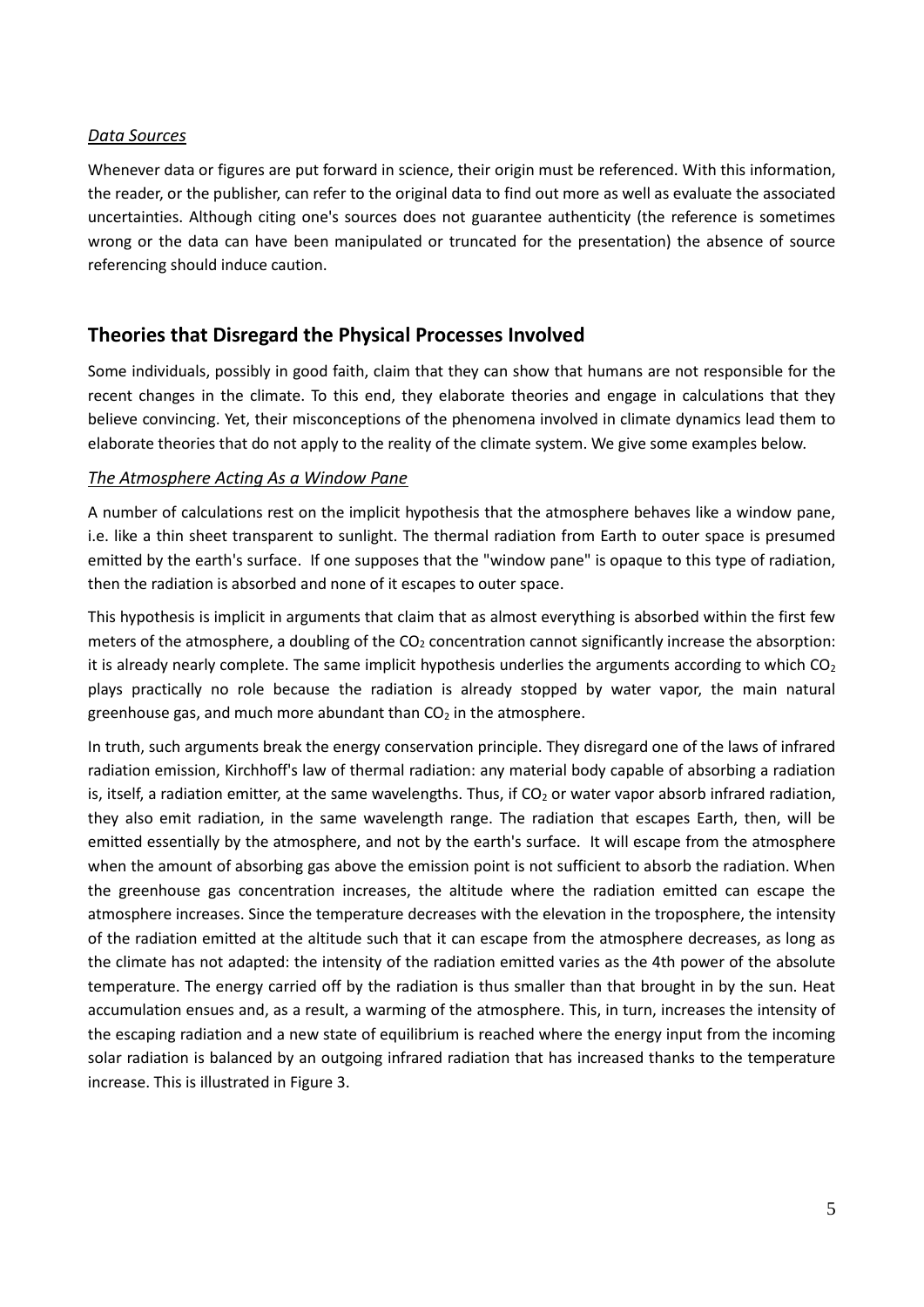

*Figure 3: Increased greenhouse gas concentration in the atmosphere causes a temperature increase. In figure a, the system is in its initial state, where the outgoing energy balances the incoming energy. The oblique line sketches the temperature's vertical profile in the troposphere; its slope is determined by thermodynamics. With increased greenhouse gas concentration (figure b), the infrared radiation that can escape the atmosphere no longer removes enough energy. The atmosphere's temperature has to increase before the system can reach a new equilibrium (figure c) and, since the slope of the vertical temperature profile does not change, the surface temperature increases concurrently. A more detailed explanation is given in a paper by Jean-Louis Dufresne and Jacques Treiner published in "La Météorologie" February 2011 issue.*

 $CO<sub>2</sub>$  is distributed uniformly in the atmosphere. On the contrary, when the temperature decreases, the air's ability to contain water vapor that does not condense decreases significantly. Thus, the water vapor concentration in the air decreases with increasing altitude. While concentrations of a few percent are possible close to the globe's surface, they are necessarily smaller at altitudes of a few kilometers, where the processes that control the Earth's radiated energy balance occur. Thus, water vapor plays a minor role as compared to  $CO<sub>2</sub>$  in the current evolution of the climate.

# *Atmospheric CO<sup>2</sup>*

Without the perturbations introduced by humans, the atmosphere exchanges considerable amounts of  $CO<sub>2</sub>$ with the environment, the total exchange being balanced. About 250 billion metric tons are emitted and absorbed each year in the course of exchanges between the atmosphere and the oceans. In addition, roughly 420 billion metric tons are emitted and absorbed by the continents (vegetation). These two global annual exchanges are balanced: for each molecule emitted, a molecule is absorbed.

# Isotopic Composition

Carbon in nature occurs as three different isotopic species (the atomic nucleus contains 6 protons but the number of neutrons differs). Almost 99% of natural carbon is carbon 12 (6 neutrons), another 1% is carbon 13 (7 neutrons) and the rest, in very small traces ( $10^{-12}$ ), is carbon 14 (8 neutrons). The latter is produced by nuclear reactions between cosmic radiation and nitrogen in the atmosphere. Carbon 14 is radioactive, its half-life is 5730 years (it takes 5730 years for half of the carbon 14 atoms to disintegrate back to nitrogen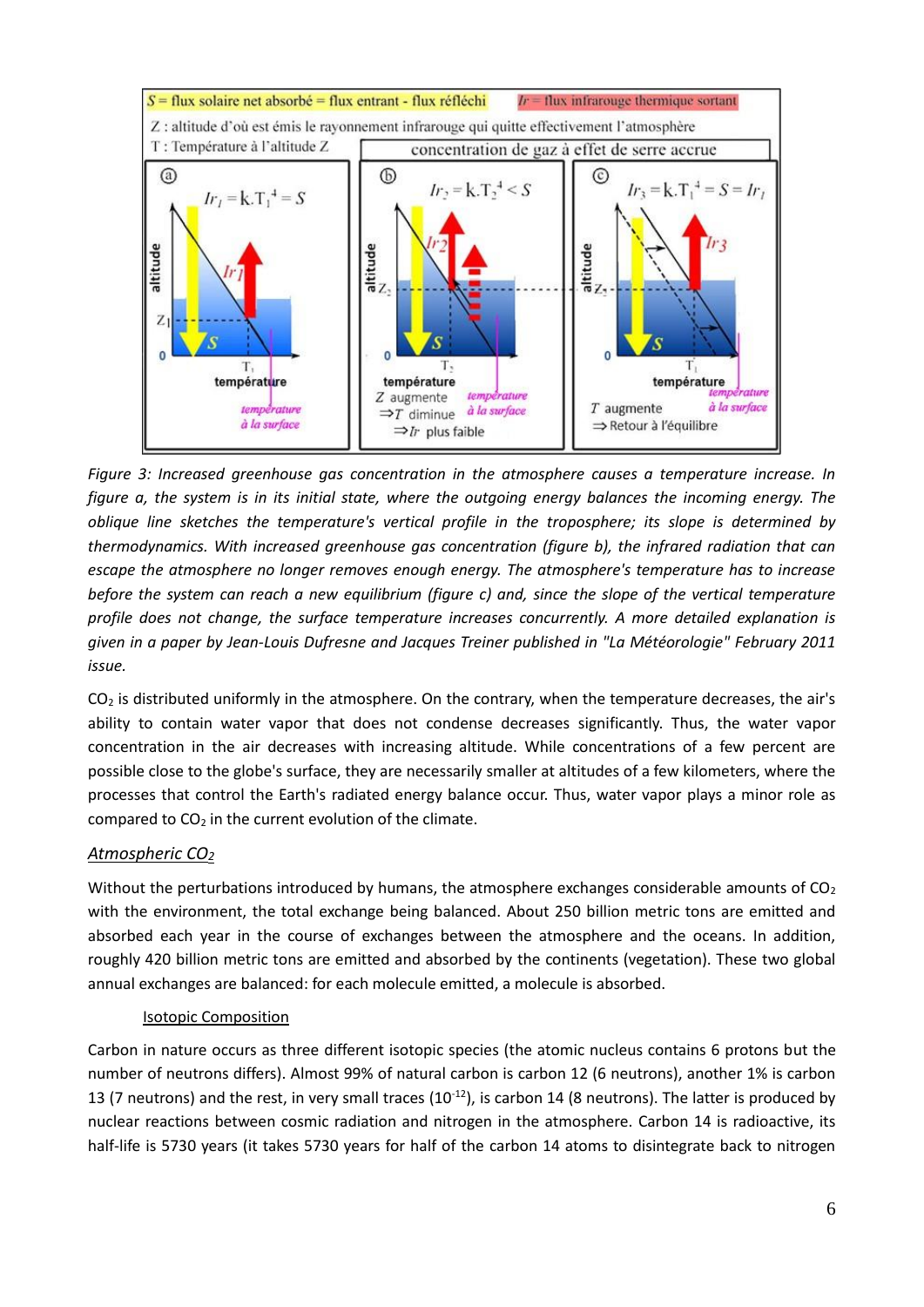14). Since the carbon in fossil fuels has not interacted with the atmosphere for hundreds of million years, they obviously no longer contain any carbon 14. In addition, these fuels contain little carbon 13 owing to their biological origin (carbon assimilation in biological reactions favors carbon 12 which, being lighter, is more mobile). Thus measuring isotopic proportions provides a means to monitor the effects of coal, oil and gas combustion on the atmosphere's carbon composition. The abnormally low carbon 14 and carbon 13 concentrations observed in the 1950s were evidence that fossil fuels are at the origin of part of the carbon in the atmosphere.

The average time a  $CO<sub>2</sub>$  molecule spends in the atmosphere can be estimated by monitoring the isotopic composition of the atmosphere. This time is found to be short: a few years only. Climatologists estimate that the disturbance of the  $CO<sub>2</sub>$  concentration in our atmosphere lasts several centuries. Arguing that a  $CO<sub>2</sub>$ molecule's residence in the atmosphere is short, some conclude that man cannot contribute significantly to increasing the  $CO<sub>2</sub>$  concentration in the atmosphere. But this line of reasoning ignores the carbon exchanges with the environment and their importance in the relative concentration of the different carbon isotopes. The dynamics that control the fate of a molecule do not determine the dynamics that describe large systems. For example in a closed enclosure containing liquid water and water vapor and at constant temperature, the volumes and the masses of liquid water and of water vapor remain constant while water molecules are constantly crossing the surface, traveling from one medium to the other. Back to  $CO<sub>2</sub>$ ; in the course of a year, the  $CO<sub>2</sub>$  that the ocean and the vegetation exchange with the atmosphere represents more than ten times the amount injected in the atmosphere by humanity over the same period. This means that carbon with a given isotopic composition is replaced in the atmosphere by carbon with a different isotopic composition initially stored in the oceans or plants. Thus, the isotopic composition of carbon in the atmosphere is definitely not the correct parameter to determine the lifetime of the carbon that resides in it: it provides an estimation of the time of residence of a  $CO<sub>2</sub>$  molecule in the atmosphere but not the characteristic time of a global disturbance of the composition linked to the human-made  $CO<sub>2</sub>$  emissions that accumulate over the years.

#### Origin of Atmospheric Carbon

Some authors contend that the carbon that accumulates in the atmosphere is emitted by the ocean as a result of the global warming that marks the end of the Little Ice Age in the middle of the 19th century. This statement is contradicted by fact: the amount of  $CO<sub>2</sub>$  dissolved in sea water is constantly increasing and this results in increasing acidification (decreasing  $pH$ ) of the oceans. Rising levels of dissolved CO<sub>2</sub> imply absorption, not emission, by the ocean.

Furthermore, the balance of carbon in the atmosphere shows that its annual increase is about half of the man-made emissions. These can be determined with a precision of about 10% since we know the amounts of fossil fuels extracted and subsequently burned. The half of our emissions that does not remain in the atmosphere is absorbed in the environment (oceans and continents); a proof that the environment is not at the origin of the  $CO<sub>2</sub>$  that accumulates in the atmosphere.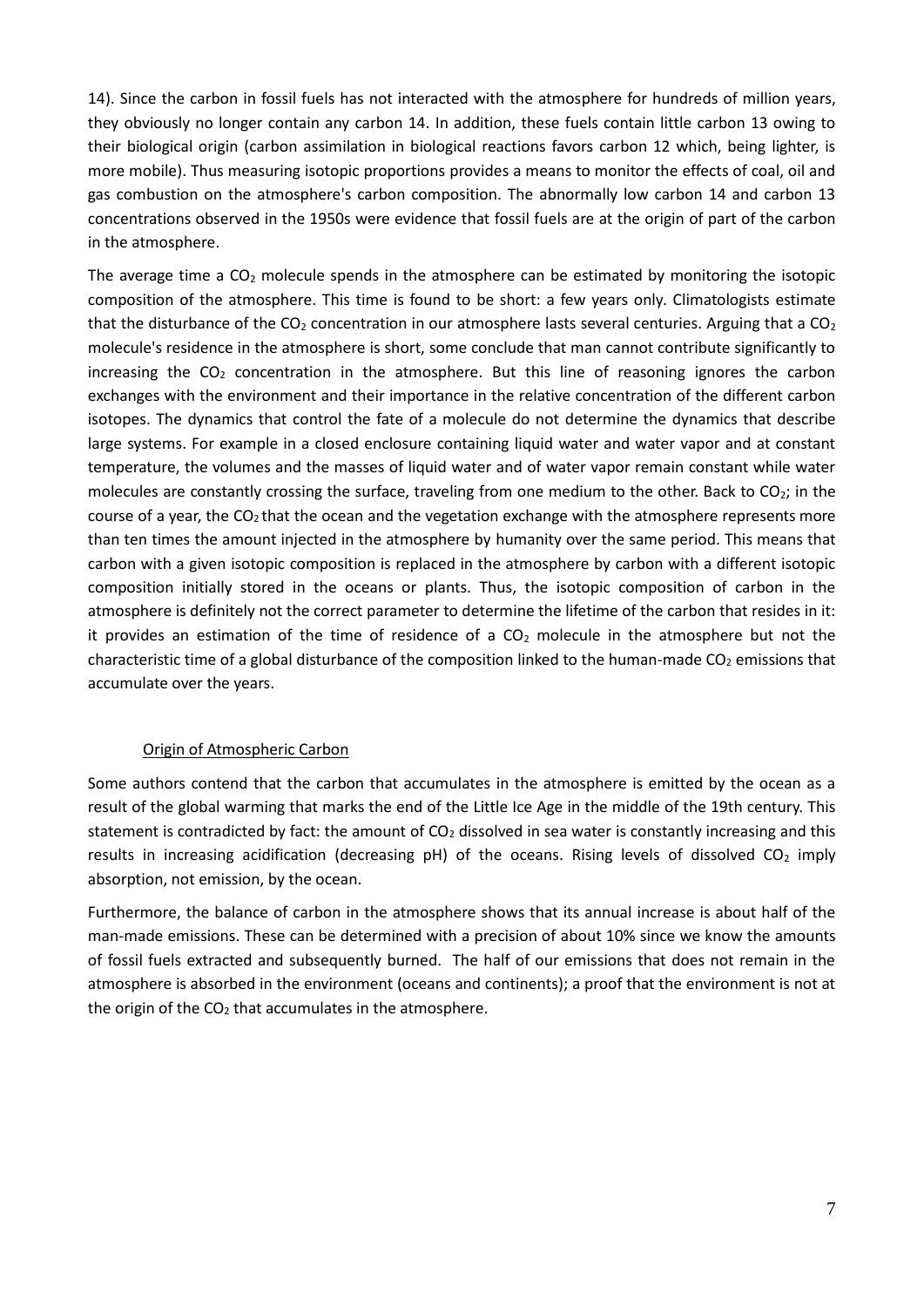#### *Naive Assertions*

#### Current CO<sub>2</sub> Concentrations

Some claim that the small amount of  $CO<sub>2</sub>$  present in the atmosphere cannot have an impact on the climate. This reasoning, which does not rest on theory, ignores a number of truths. First, the amount of  $CO<sub>2</sub>$  (0.04%) is not negligible: if, instead of being mixed together, the different gases were to separate and stratify according to their density, the  $CO<sub>2</sub>$  would form a 3.20 meter thick layer all around the globe. Plus, a very small concentration is not a proof of insignificant effect. Indeed, hormones in our bodies have concentrations 1000 times smaller than that of  $CO<sub>2</sub>$  in the atmosphere, yet they play an essential role in keeping us in good health.

#### CO<sup>2</sup> Concentrations in the Past

In the past, the Earth has had much larger  $CO<sub>2</sub>$  concentrations than today, without their inducing warming. Yet, what we mean by past has to be clarified as well as exactly what happened then. The past, can be the years before precise  $CO<sub>2</sub>$  measurements were done at a distance from pollution sources; these were initiated by Keeling in 1958. It can also be the Earth's past geological eras.

Regarding the various measurements done prior to 1958, the results present considerable variations over very short times; these cannot characterize the Earth's atmosphere as a whole. Indeed, no process can, at the global scale, absorb enough  $CO<sub>2</sub>$  in a very short time to cause a shift from a large measured value to a small value measured a bit later. In fact, in these cases, the measurements were done near the laboratories so that they reflected the amount of  $CO<sub>2</sub>$  that had just been emitted locally by the factories, by heat generated for buildings, by traffic. It is precisely in order to be free from the fluctuating disturbances due to human activity that Keeling came up with the idea of installing the measuring stations far from these disturbances, on an island in the middle of the Pacific.

Regarding the geological eras, the general conditions were quite different from what they are now. One needs only recall that the sun's activity increases with its age (7% increase per billion years) so that, a few hundred million years ago, the  $CO<sub>2</sub>$  concentration would have had to be much larger than today to reach the same temperature on the globe's surface.

#### CO<sub>2</sub> Emissions and Climate Variations

The Earth's climate has met with considerable variations. Think, for example, of the glaciations the Earth has experienced during the last 3 million years. We have pretty precise knowledge about the last hundreds of thousands of years thanks to an analysis of ice cores taken from the Antarctic and Greenland. In some instances, the temperature variation seems to have occurred before the atmospheric  $CO<sub>2</sub>$  concentration changed. If such is indeed the case in the event of cooling, whose cause lies in the astronomical parameters of the Earth's orbit, it is untrue at least for some of the warming episodes. Nevertheless, some authors deduce from the instances when the initial warming is thought to have preceded the rise of  $CO<sub>2</sub>$ concentration in the atmosphere that it is not  $CO<sub>2</sub>$  that impacts the climate but the opposite. Is it so extraordinary for two phenomena to be the potential cause of each other, depending on the circumstances? Think of an induction motor which, if it receives an electric current starts rotating and, if it is rotated by an external force, produces electric energy. Note, in addition, that if the greenhouse effect is not the process that triggers a glaciation, its reduction because of decreasing atmospheric  $CO<sub>2</sub>$  and water vapor concentrations did have a fundamental role in giving the amplitude that we observe to the cooling.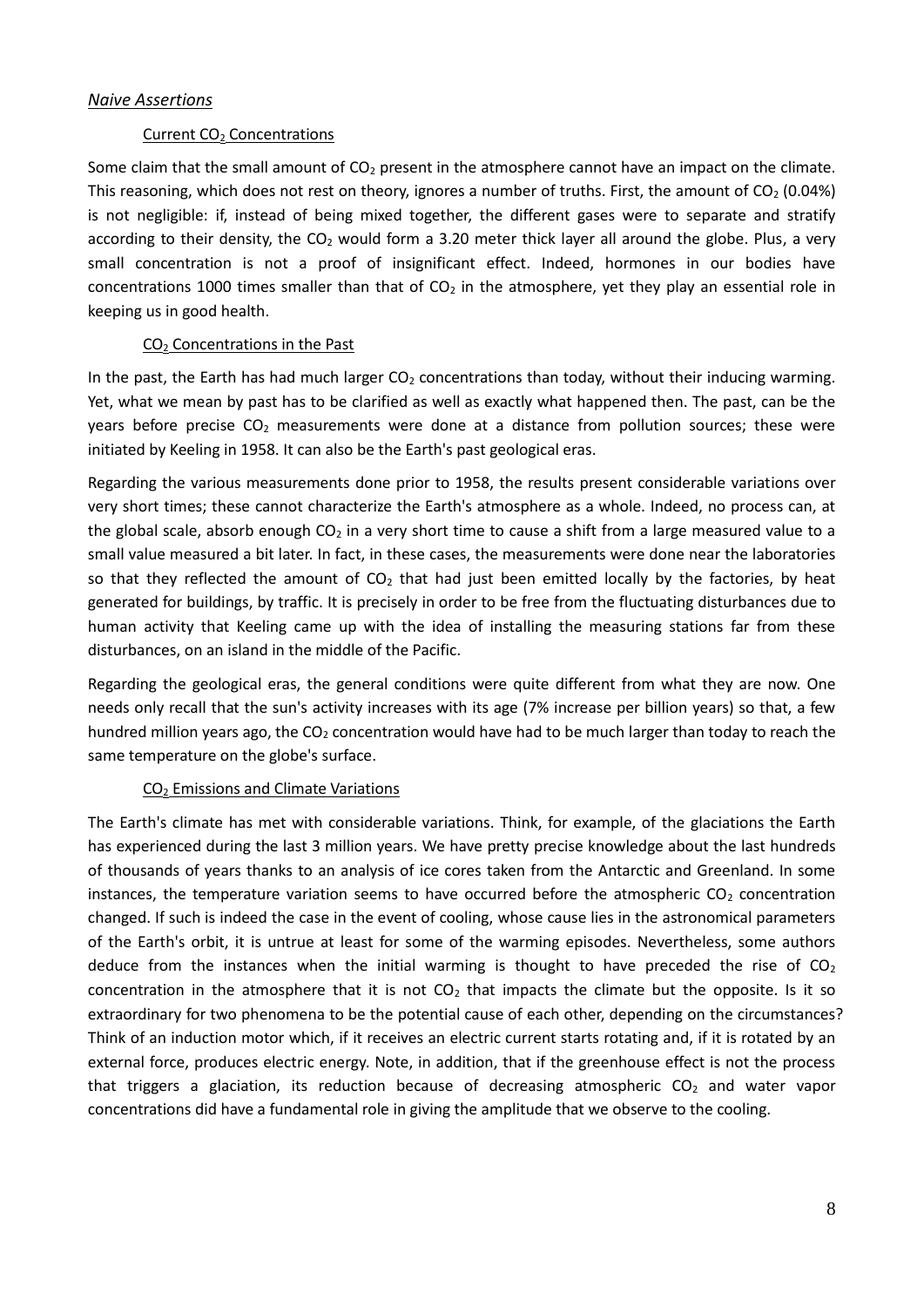Some mention past climate variations where the  $CO<sub>2</sub>$  does not have a leading effect, such as the optimum (a warm period) 8000 years ago. It so happens that we know that this optimum is due to the particular orbital configuration of the Earth relative to the sun, a situation that sets in over thousands of years, not tens of years like the variations that human activity is currently producing.

Others mention geographically limited observations where regional warming in one place was counterbalanced by cooling in other areas.

#### Misinterpreted Satellite Data

Satellites are widely used to acquire meteorological and climate data and to monitor their evolution. The instruments aboard satellites provide valuable information, particularly because a single instrument can provide practically daily global coverage. With several instruments aboard a given satellite various parameters can be observed simultaneously. However, there are limits that some users of these data are not aware of or choose to ignore. In recent years, climate change deniers have put forward the atmospheric temperature as reconstructed from the infrared and microwave radiation intensity emitted by the medium. A major limitation is that the temperature thus obtained corresponds to that of a thick and poorly defined layer of the atmosphere. Its connection with the surface temperature is not direct and can vary with time. In addition, the calibration of the onboard instruments is tricky and a source of uncertainties. Climate change deniers put forward these temperature indexes without mentioning their limitations and, more important, without stating that they are not direct representations of the surface temperature which is the parameter of interest: we live on the surface, not 5 km above sea level.

# **Experts Without Expertise**

The controversy on the impact of man on the climate in contradiction with the conclusions of the IPCC is seldom due to climatologists. To be sure, there are a few (John Cristy, Judith Curry, Richard Lindzen) who participate in it. But what theory does not have its critics within the community of specialists? The theory of evolution, general relativity, quantum mechanics all have had their opponents and a few remain, although general relativity and quantum mechanics are at work everywhere in our daily life (without them, our computers or the GPS would not work).

Among scientists, the large majority of those who dispute contemporary man's influence on the climate belong to other disciplines. These scientists, then, have only a limited knowledge of the processes at play. They are among the proponents of the false theories mentioned above. Some, in order to make their point of view more credible, claim to be climate experts: IPCC experts contributing to the preparation of the reports that this organization publishes regularly.

But who are the IPCC experts? The IPCC reports are prepared in several stages. First, scientists chosen for their expertise in the discipline as attested by their publications in reference journals, are selected as authors of the report. They draw up a first draft which is then submitted to an as large as possible panel of "experts" who review the report, making observations, comments, proposing changes as they see fit. At this stage, any scientist can be approved as an expert and can thus submit a point of view. Thence the ambiguity of this notion of expert on which some play in order to confuse the public. To become an expert, one needs only volunteer explicitly and prove one's scientific competence. Although the large majority of experts are indeed experts in the field, scientists whose skills lie in fields other than climate science are also accepted as reviewing experts. Indeed, it appeared wise to open the review panel to an as wide as possible range of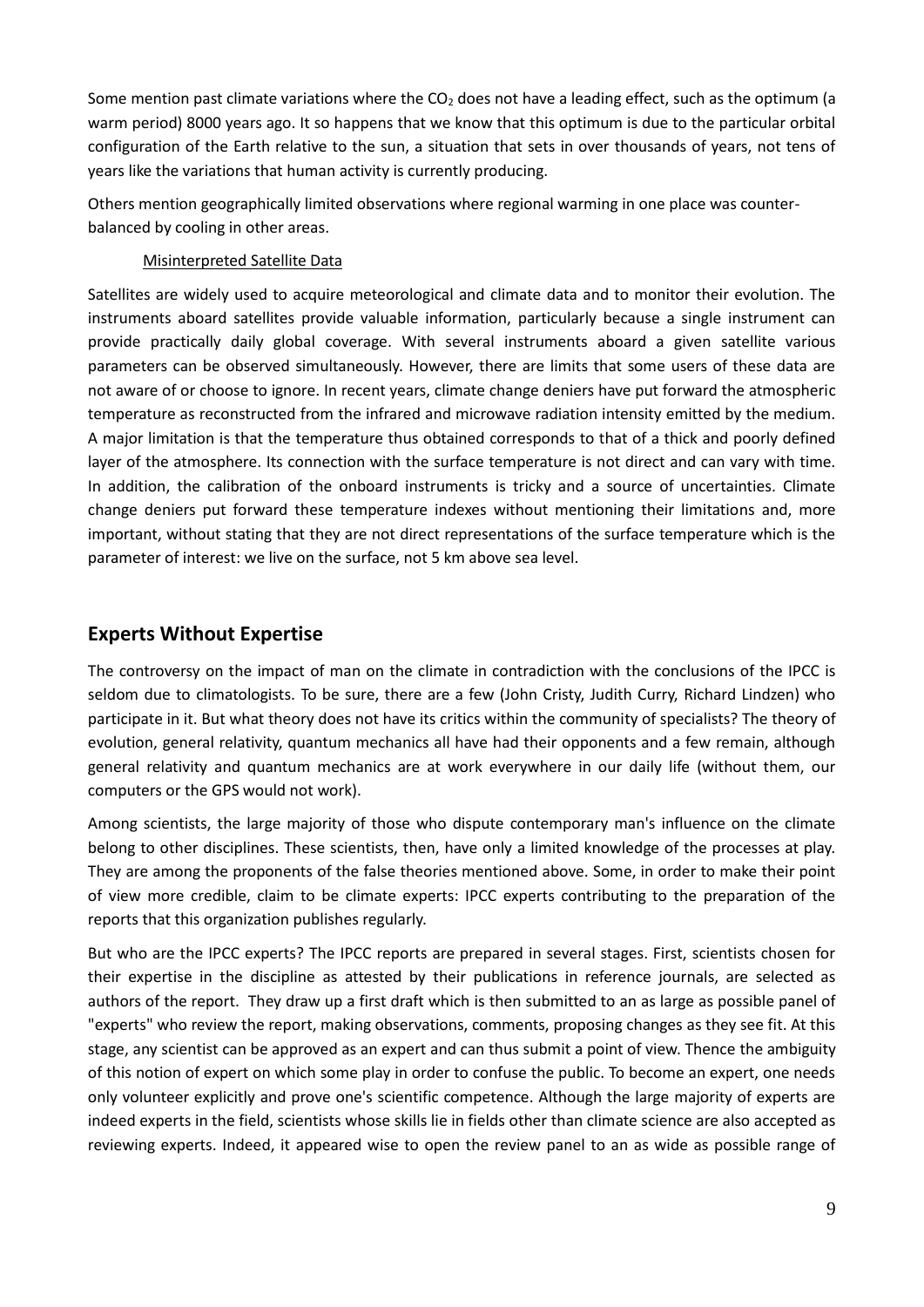expertise, including outlooks external to the domain itself, so as to guarantee that the reports would be relevant. The authors are under the obligation to examine all the remarks received whatever their origin. If they do not consider a remark relevant, they must explicit their reasons for rejecting it. The draft is subsequently modified to include the expert opinions that have been validated. The second version is submitted to a new panel of experts who can have, or not, participated in the first panel.

What should we think, then of those who, having simply read a report and made comments on it, publicly claim to be "experts with the IPCC"? Only that they are making use of a certification label that is easily acquired within the community so as to play on terms and fool others into believing that they have climate science competence.

# **The Consequences of Global Warming**

Apart from the climate issues proper, we see controversies regarding the impacts of climate change on the environment and on man. In this case, it is not necessarily global warming itself nor that it is man made that is denied. By contrast, the consequences are represented as insignificant, even beneficial for the globe and for mankind. Some examples are given below.

## *Temperature*

"After all, a three degree Celsius temperature increase is nothing more than having in Lille the current climate of Marseilles. It would be rather pleasant."

Unfortunately this sort of jesting assertion is tendentious in three ways:

- On one hand, global warming is not uniform on the surface of the globe; warming is more intense on the continents than in the oceans; and the warming is larger as the distance from the equator increases. This is what we are already seeing today. A mean 3°C warming of the Earth means at least a 5 degrees Celsius warming in Lille.
- The geographical environment of Lille is quite different from that of Marseilles. The city is not near a sea that mitigates the effects of heatwaves.
- Climate change is not limited to a mean temperature increase. The rainfall pattern is changed also. And, more important, extreme events (e.g. heavy rainfall, the intensity and the duration of heatwaves...) are more intense. It's not so much the mean conditions that have a strong impact on us but the extremes.

Some argue that humanity has already been exposed to significant warming episodes. From the maximum of the most recent Ice Age, 21 000 years ago, and the temperature optimum 8 000 years ago, the mean global temperature increased by 6 degrees Celsius. According to them, this occurred without dire consequences to humanity. This statement is hardly verifiable but let us assume it to be true. We should note that the temperature increase was ten times slower than the one we are now creating. Moreover, Earth was inhabited by a few million individuals, not billions as today. Individual and collective adjustments to environmental changes of the time could be managed calmly, without the major contentious issues that massive population displacements risk generating.

Finally, do not forget that earlier climate change episodes are not excluded as the cause of the extinction of some past civilizations.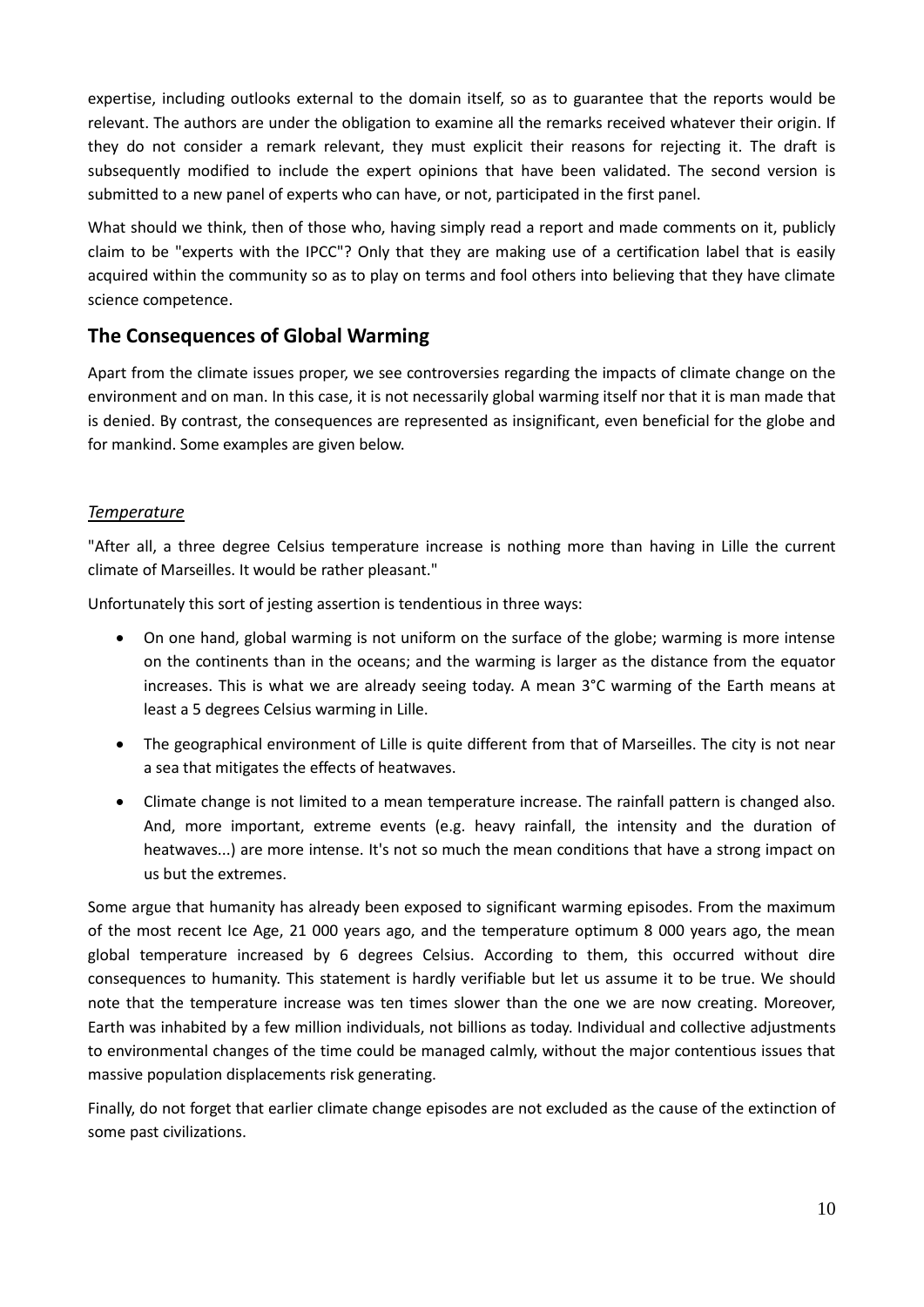The Far North will particularly suffer from global warming: all the infrastructures rest on frozen soil, soil that does not give. As it melts, this soil will totally loose its cohesion. Already now, infrastructures and homes are beginning to collapse.

## *Sea Level*

As it warms, sea water expands. Mechanically, this causes the sea-level to rise. Moreover, the temperature increase is inducing massive land ice melt, whether ice sheets or mountain glaciers. This adds water to the oceans, contributing to the sea-level rise.

Many believe that a sea-level rise of a few ten centimeters in a century is not much: it would be "easy" to build dikes to protect ourselves as the Dutch did to protect their large coastal cities (Rotterdam and Amsterdam) which lie several meters below sea-level. However, the people who say that seem to be unaware of the fact that the sea is not like a flat bowl of quiet water. The world ocean system is exposed to winds and storms. It hosts sea currents. It's temperature is not the same everywhere. For these reasons, the sea-level varies from place to place. These level differences will be amplified by global warming which will also modify the sea currents. Thus, as shown in Figure 4, large geographical disparities are already being observed in the sea-level rise. While some regions are not strongly impacted, with an average sea-level rise amounting to 40 cm to 50 cm (the value currently anticipated by the end of the 21st century) other regions will be severely impacted.

Furthermore, while building and maintaining a dike is within reach for a small developed country such as the Netherlands, it is another matter for poorer countries with an increasing share of the population living along the coast.



*Figure 4: the sea-level is not rising uniformly. The rise is 10 times faster in some regions such as the Pacific Island countries than elsewhere.*